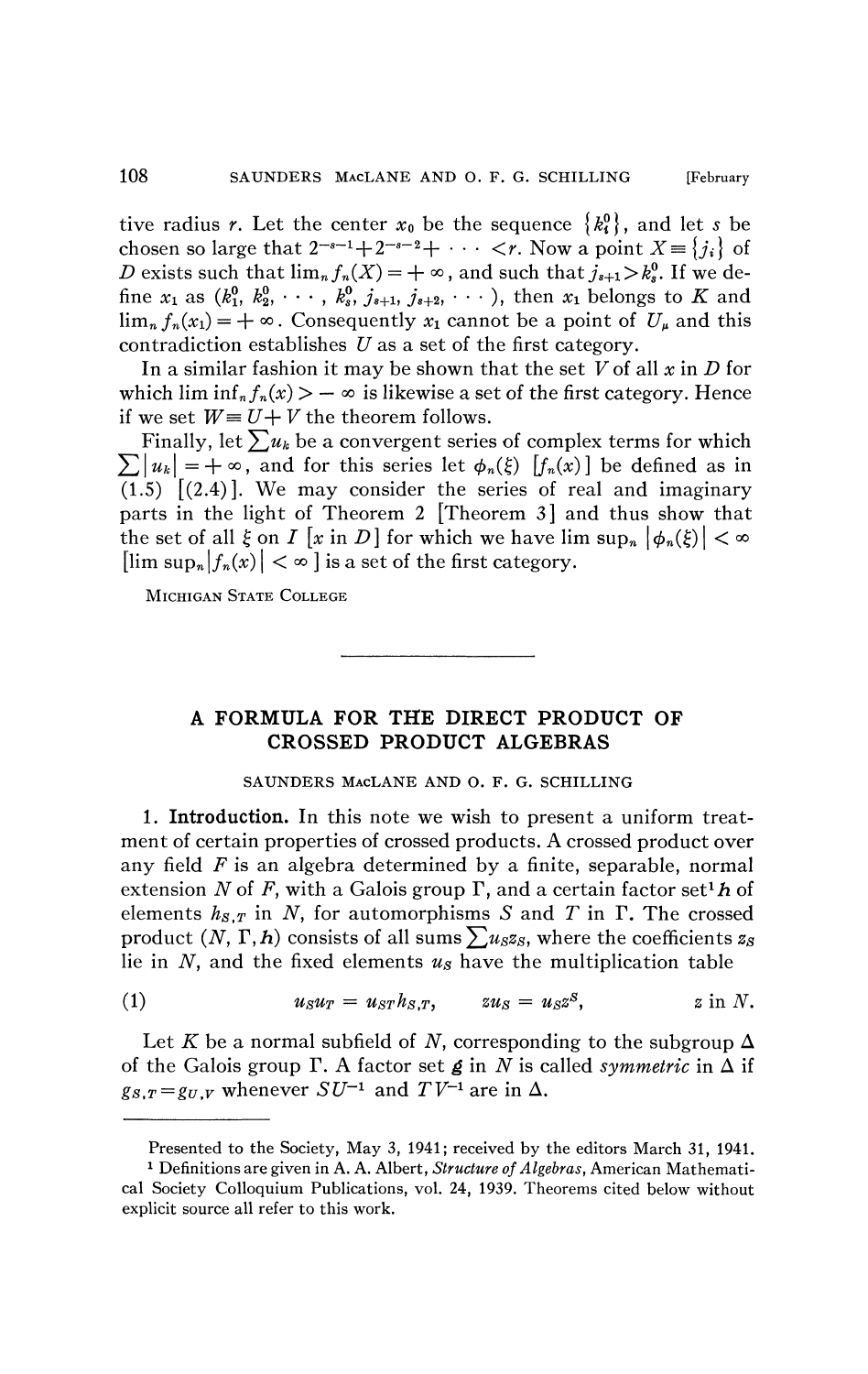THEOREM 1. A crossed product  $(N, \Gamma, h)$  is split by a normal subfield  $K$  of  $N$  if and only if its factor set  $h$  is associate to a  $\Delta$ -symmetric factor *set*  $g$ *, where*  $\Delta$  *is the subgroup of*  $\Gamma$  *corresponding to*  $K$ *.* 

Part of this result may be stated more explicitly, using the factor group  $\Gamma/\Delta$  as the Galois group of K over F.

THEOREM 2. A factor set  $g$  is  $\Delta$ -symmetric if and only if there is a *factor set* G of elements  $G_{\sigma,r}$  in K, where  $\sigma$ ,  $\tau$  are in  $\Gamma/\Delta$ , such that, *for S* in the coset  $\sigma$ , *T* in the coset  $\tau$ ,

$$
(2) \t\t\t g_{S,T} = G_{\sigma,\tau}.
$$

*Furthermore the corresponding crossed products are similar,* 

(3) 
$$
(N, \Gamma, \mathbf{g}) \sim (K, \Gamma/\Delta, \mathbf{G}).
$$

An equivalent of these theorems was stated by Deuring.<sup>2</sup> Since they were not used in Albert's Colloquium Lectures, Deuring's somewhat obscure proof is apparently the only one available. We give here a new proof. It is based on the simple observation that the standard proof<sup>3</sup> of the formula

(4) 
$$
(N, \Gamma, \mathbf{g}) \times (N, \Gamma, \mathbf{h}) \sim (N, \Gamma, \mathbf{g} \mathbf{h})
$$

can be extended to treat the case  $(N, \Gamma, h) \times (K, \Gamma/\Delta, G)$ . From this formula we obtain the theorems above, as well as a general formula for the direct product of two crossed products built on *any* two normal fields. In a systematic treatment, this proof has the advantage that it involves practically no more trouble than the proof of the ordinary product formula (4), and includes this as a special case.

2. **Idempotents of matric subalgebras.** It seems convenient to use the following restatement of known results about possible total matric subalgebras of a simple algebra.

THEOREM 3. *Let the unity element of a simple algebra A be represented as a sum*  $1 = e_1 + e_2 + \cdots + e_t$  of pairwise orthogonal idempotents. Then *A* has a total matric subalgebra M with a basis  $e_{ij}$ ,  $i, j = 1, \dots, t$ , hav*ing the usual multiplication table,*  $e_{ij}e_{jk} = e_{ik}$ *,*  $e_{ij}e_{mk} = 0$  *for*  $j \neq m$ *, and so constructed that*  $e_i = e_{ii}$ *, for*  $i = 1, \dots, t$ , *if and only if A has for each i an automorphism which maps*  $e_1$  *on*  $e_i$ .

<sup>2</sup> M. Deuring, *Algebren,* Ergebnisse der Mathematik und ihrer Grenzgebiete, vol. 4, no. 1 (1935), pp. 62-64.

<sup>&</sup>lt;sup>3</sup> Given in Albert, partly in Theorem 2.27 and partly in Theorem 5.6, and, originally, in somewhat different form, in H. Hasse, *Theory of cyclic algebras over an algebraic number field,* Transactions of this Society, vol. 34 (1932), pp. 191-194.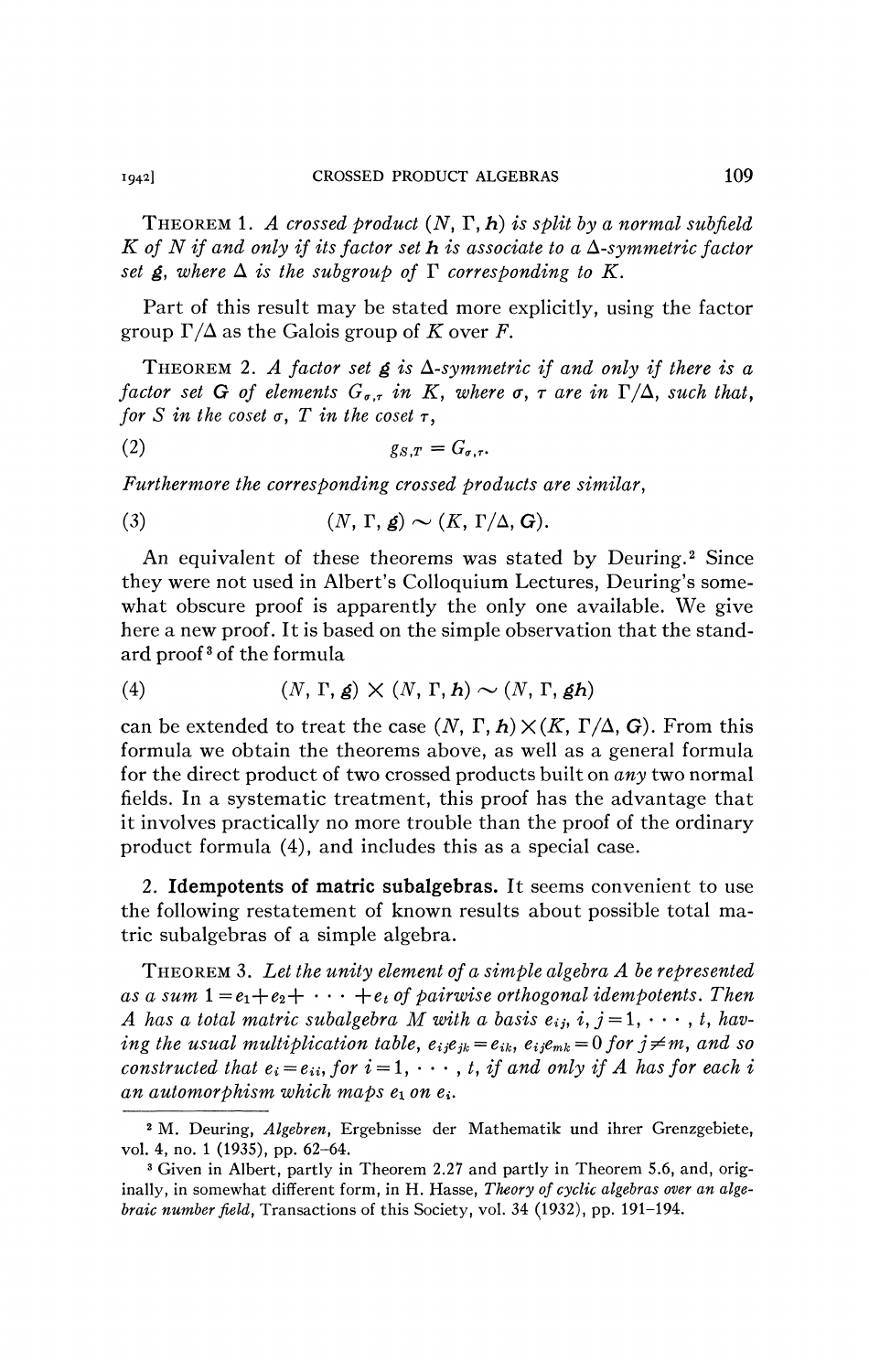PROOF. If A contains M, then  $A = M \times C$ , where C is the centralizer of *M* (Theorem 1.17). The algebra *M* has an inner automorphism mapping  $e_{11}$  on  $e_{ii}$ , and this can be extended, so as to be the identity on C, to all of *A.* This proves the necessity of our condition.

Conversely, suppose each idempotent  $e_i$  has the form  $e^{\sigma}$ , where  $e = e_1$ ,  $\sigma$  is a suitable automorphism. Decompose *e* into primitive pairwise orthogonal idempotents of A (Theorem 2.16), as  $e = f_1 + \cdots + f_r$ . One then computes that the unity of *A* can be decomposed into the pairwise orthogonal primitive idempotents  $1 = \sum f_i^{\sigma}$ , where the sum is taken over all  $j=1, \dots, r$  and over all  $\sigma$  needed to give the idempotents *e\*.* The structure theorem (Theorem 3.19) then asserts that  $A = M \times D$ , where M is a total matric algebra with basis  $e_{ij}$ , and where the diagonal elements  $e_{kk}$  are the given idempotents  $f_j^{\sigma}$ . Each of the original idempotents  $e_i$  is the sum of exactly r idempotents  $f_i^{\sigma}$ . Hence in *M* we select a subalgebra consisting of those matrices which are constructed from blocks of *r Xr* scalar matrices. This subalgebra is itself a total matric algebra, and its idempotents are the given  $e_i$ .

3. **The product formula.** We now prove the following theorem:

THEOREM 4. *If K is a normal sub field of a normal field N, belonging to the subgroup* A, *then the direct product of two crossed products to N and K is given by* 

(5) 
$$
(N, \Gamma, h) \times (K, \Gamma/\Delta, G) \sim (N, \Gamma, h\mathfrak{g}),
$$

where  $g$  is the  $\Delta$ -symmetric factor set obtained from the given set  $G$  for  $\Gamma/\Delta$  by the extension (2).

PROOF. Let *C* denote the direct product on the left of (5) ; since *C*  has a unity element, we may regard  $F$  as a subfield of  $C$ . By the definition of a direct product, *C* is generated by a subalgebra isomorphic to  $(N, \Gamma, h)$ , which we can identify with this algebra, and another subalgebra isomorphic to (but not identical with) the second factor  $(K, \Gamma/\Delta, G)$ ; so we may write<sup>4</sup> C as

(6) 
$$
C = (N, \Gamma, h) \times (K', \Gamma/\Delta, G'),
$$

where the subfields  $K'$  and  $N$  have only the elements of  $F$  in common, where *K* is equivalent to *K'* over *F* under a correspondence  $y \leftrightarrow y'$ , and where G' is the map of G under this isomorphism. Each coset of

<sup>4</sup> In (5), we simply use the ordinary convention, writing the direct product of two algebras not necessarily disjoint ; in (6) we have *C* represented more explicitly as the direct product of two of its subalgebras. The distinction is a familiar one.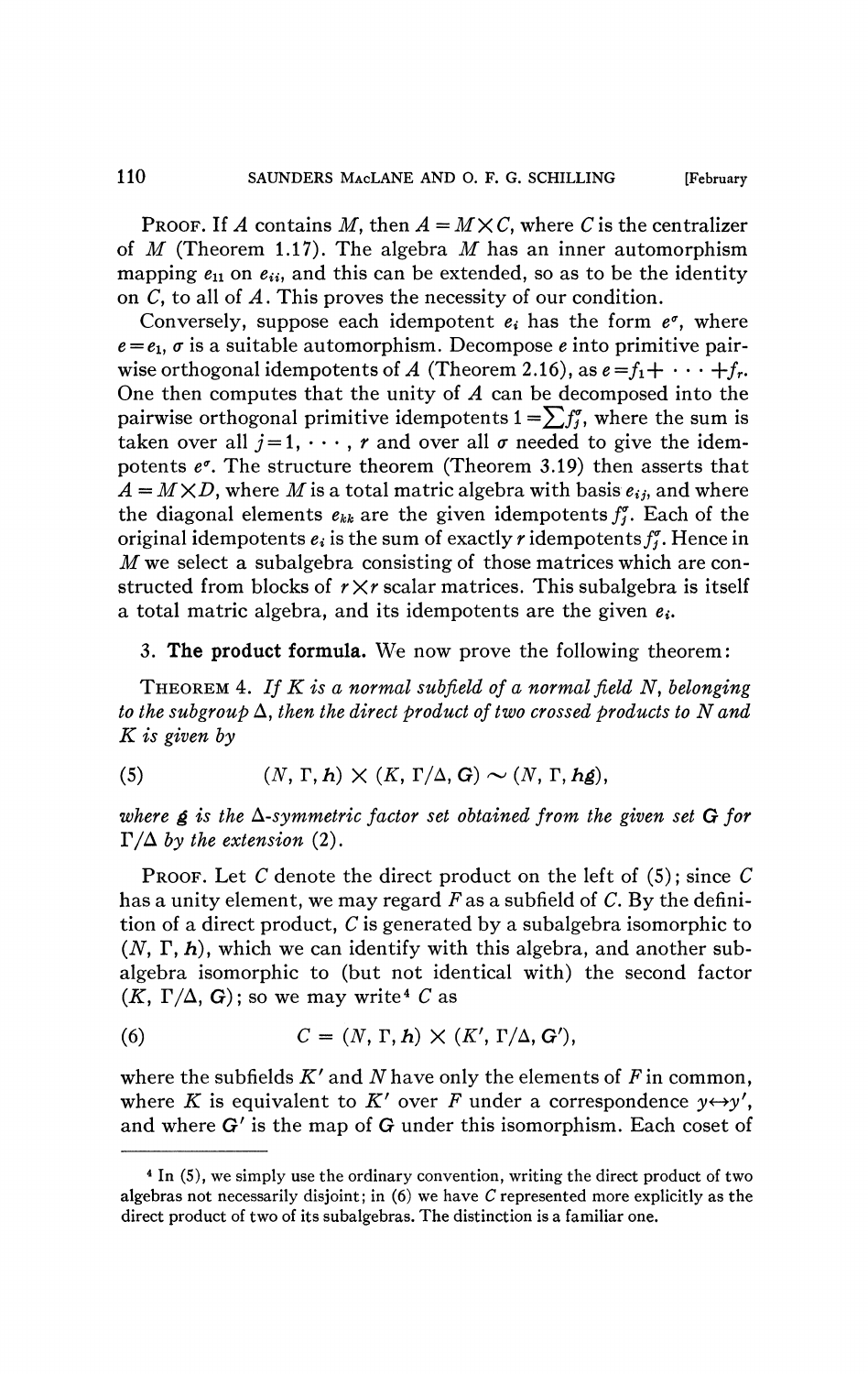$\Gamma/\Delta$  may then be interpreted as an isomorphism of K' under the natural correspondence

(7)  $(\gamma')^{\sigma} = (\gamma^{S})'$ ,  $\nu$  in *K*, *S* in the coset  $\sigma$ . The crossed product *(N, T, h)* is determined by the formulas (1), while  $(K', \Gamma/\Delta, G')$  is determined by similar formulas

$$
v_{\sigma}v_{\tau}=v_{\sigma\tau}G'_{\sigma,\tau}; \qquad y'v_{\sigma}=v_{\sigma}y'^{\sigma}, \qquad y \text{ in } K.
$$

The automorphisms S and  $\sigma$  may be extended to the whole algebra C of (6) by the formulas

(8) 
$$
a^S = u_S^{-1} a u_S, \qquad a^{\sigma} = v_{\sigma}^{-1} a v_{\sigma},
$$

for any  $a$  in  $C$ . In a direct product, any term in one factor commutes with any term in the other, hence *S* leaves fixed all elements of *K'*  and  $\sigma$  leaves fixed all elements of N.

The direct product *C* contains the commutative subalgebra *NXK';*  since  $N$  is separable, this algebra is semi-simple (chap. 3,  $\S$ 7) and as such is the direct sum of fields  $L_i$  with idempotents  $e_i$ . Since  $1 = \sum e_i$ ,  $L_i$  has the form  $e_i(N \times K')$ . Let *L* be one of these fields, with idempotent *e*. Then the mapping  $z \rightarrow e\overline{z}$  carries the elements *z* of *N* homomorphically into  $L$ ; since both are fields, this must be an isomorphism of *N* to part of *L*. For similar reasons,  $y' \rightarrow e y'$  maps *K'* isomorphically on part of *L.* These two mappings agree on the common subfield *F* of *N* and *K'.* Therefore *L* contains the two fields *eK* and *eK',* which are equivalent over *eF* because *K* and *K'* are equivalent over *F.* Since *K*  is normal over *F*, this implies that  $eK = eK'$ . This identity means that for each element y in K there exists an element  $y^*$  in K' such that  $ev = ev^*$ , and such that the mapping  $v \rightarrow v^*$  is an equivalence of K to  $\overline{K}$  over *F*. Now two mappings  $y \rightarrow y'$  and  $y \rightarrow y^*$  of  $\overline{K}$  to  $\overline{K}$  can differ only by an automorphism  $\sigma$  of  $\tilde{K}'$  over  $\tilde{F}$ , so that we may write  $y' = y^{* \sigma}$ . One may then compute that the replacement of *e* by the idempotent  $e^{\sigma}$  simply replaces  $y^*$  by  $y'$  in the equation  $ey = ey^*$ . Furthermore,  $e^{\sigma}$  is the unity element of the field  $L^{\sigma}$ , which is a direct summand of  $N \times K'$  because  $\sigma$ , as defined by (8), is an automorphism of this algebra. Now change the notation, writing L for  $L^{\sigma}$ , e for  $e^{\sigma}$ ; we then have in *NXK'* a direct summand *L* with unity *e* such that

$$
(9) \t\t\t\t ey = ey', \t\t\t\t y in K,
$$

where  $y \rightarrow y'$  is the given equivalence of *K* to *K'*. Furthermore,  $L = eN$ , though we do not need this fact.

The idempotents  $e^{\sigma}$ , for  $\sigma$  in  $\Gamma/\Delta$ , are all distinct. For suppose this were not the case; then  $e^{\sigma} = e$  for some  $\sigma \neq 1$ , so that  $e^{\sigma}y = ey = ey'$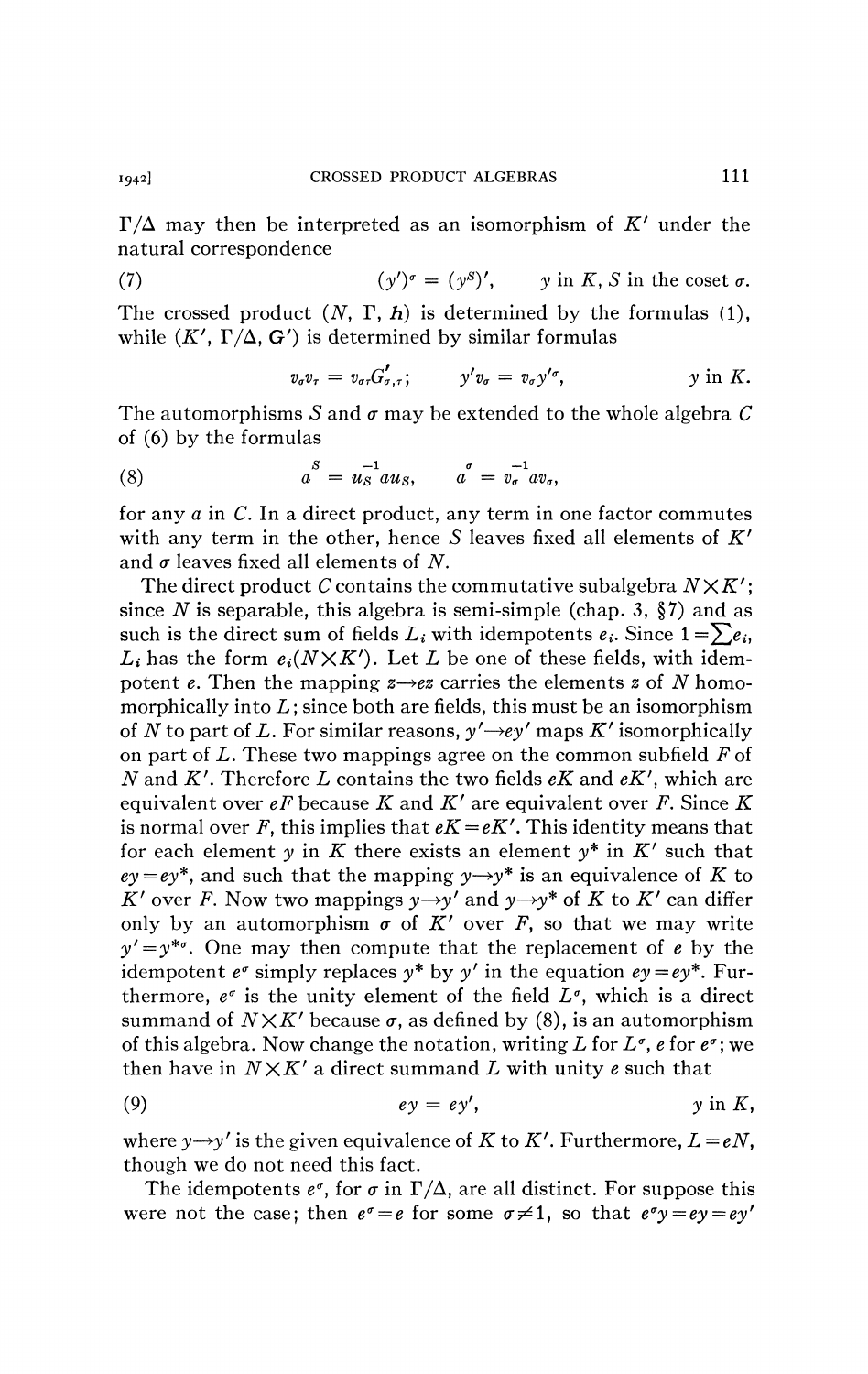$= e^{\sigma} y'$ . On the other hand, one computes by (9) that

(10) 
$$
e^{^{\sigma}} y = v_{\sigma}^{-1} e v_{\sigma} y = v_{\sigma}^{-1} (e y) v_{\sigma} = v_{\sigma}^{-1} (e y') v_{\sigma} = e^{^{\sigma}} y'^{\sigma},
$$

so that  $e^{\sigma}y' = e^{\sigma}y'$ . Since the correspondence  $y' \rightarrow e^{\sigma}y'$  is one-one, this gives  $y' = y'$ <sup> $\sigma$ </sup> for all  $y'$ , which means that  $\sigma$  is the identity, contrary to assumption. The distinct idempotents  $e^{\sigma}$  belong to *k* distinct summands  $L^{\sigma}$  of  $N \times K'$ , where *k* is the degree of *K* over *F*. Since each summand  $L^{\sigma}$  has at least the degree of N, these summands include all the direct summands of  $N \times K'$ . Hence every primitive idempotent in  $N \times K'$  is one of the idempotents  $e^{\sigma}$ .

If *S* is in the coset  $\sigma$ , then  $(e^{s})^{\sigma} = e$ ; for one may compute the effect of multiplying  $(e^s)$ <sup>*'*</sup> by an element  $x^s$  of  $K$ , getting

$$
e^{S\sigma}x^S = e^{S\sigma}x^{S\sigma} = (ex)^{S\sigma} = (ex')^{S\sigma} = e^{S\sigma}x'^{S\sigma} = e^{S\sigma}x'^{\sigma} = e^{S\sigma}(x^S)',
$$

where the last transformation uses the definition (7) of the automorphism  $\sigma$ . Since any element  $\gamma$  of  $K$  can be written in the form  $y = x^s$ , this proves that  $e^{s\sigma}y = e^{s\sigma}y'$ , for every *y*. On the other hand,  $e^{S\sigma}$  is a primitive idempotent, hence is  $e^{\tau}$  for some  $\tau$  in  $\Gamma/\Delta$ . As in (10), one then computes that  $e^{g\sigma}y = e^{\tau}y = e^{\tau}y'$ <sup> $\tau$ </sup>. Compared with the previous equation, this means that  $y'' = y'$ , hence that  $\tau = 1$ , hence that  $e^{S\sigma} = e$ , as asserted.

The conclusion  $e^{s\sigma} = e$  may be reinterpreted in terms of the definitions (8) of the extended automorphisms S and  $\sigma$ . It then becomes the assertion that *e* commutes with the product  $u_S v_g$ . If *S* is in the coset  $\sigma$ , we write  $w_s$  for  $u_s v_s$ , and have

$$
(11) \t\t env_S = w_S e, \t w_S = u_S v_\sigma.
$$

The idempotents  $e, e^{\sigma}, e^{\tau}, \cdots$  of  $N \times K'$  are all conjugate in the given algebra *C* of (6) ; hence Theorem 3 provides a total matric subalgebra *M* of *C* of degree *k* and with basis  $e_{ij}$ , where  $e_{11} = e$ ,  $e_{22} = e^{\sigma}$ ,  $\cdots$ . This algebra is a direct factor of *C* (Theorem 1.17); so

(12) 
$$
C = (N, \Gamma, h) \times (K', \Gamma/\Delta, G) = M \times B,
$$

where *B* is the C-centralizer of *M.* By the structure of a total matric algebra *eCe* will be a subalgebra equivalent to *B.* This subalgebra contains a subfield  $eNe = eN$  isomorphic to N, with automorphisms  $e^{i\theta}$  *ez*<sup>*s*</sup>, and also contains elements  $e^{i\theta}$ <sub>*se*</sub> =  $e^{i\theta}$ <sub>*s*</sub> of (11), one for each automorphism. The multiplication table for these elements may be computed, using the fact that  $eG = eG'$ ; it is

$$
(ez)(ew_S) = (ew_S)(ez^S), \qquad (ew_S)(ew_T) = (ew_{ST})(eh_{S,T}G_{\sigma,\tau}),
$$

where S and T lie respectively in the cosets  $\sigma$  and  $\tau$ . Since the whole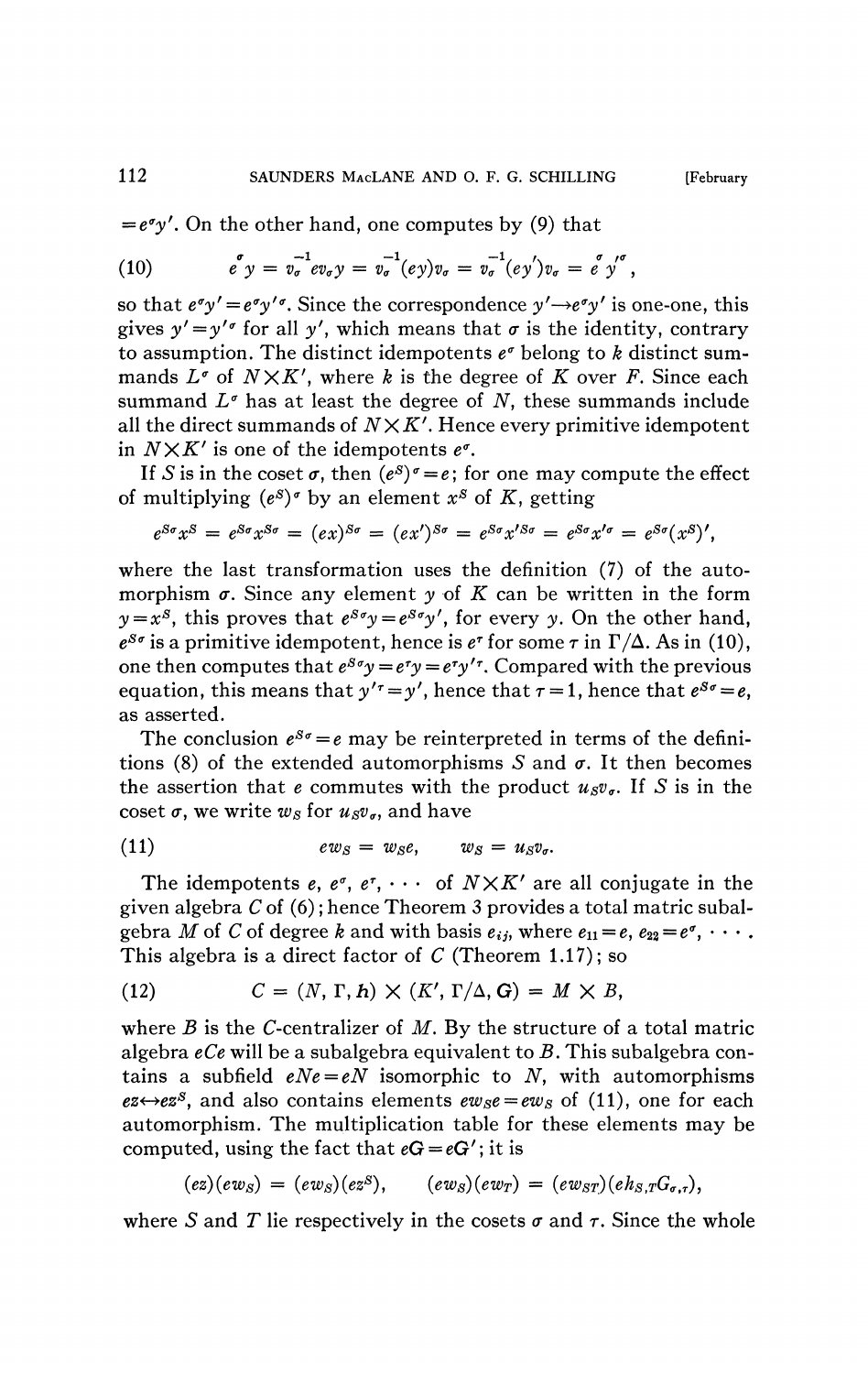algebra *eCe* has the same degree as *N,* this means simply that *eCe* is a crossed product to *eN* and the factor set  $eh_{S,T}G_{\sigma,\tau}$  (Albert, p. 67). Therefore (12) proves that *C* is similar to a crossed product *B* of the desired form.

4. **Properties of symmetric factor sets.** We now return to the proof of Theorem 2 of the introduction. Given a factor set G of elements in *Ky* one proves at once that the definition (2) for *g* does yield a factor set for  $\Gamma$ . Conversely, if a given factor set  $g$  is  $\Delta$ -symmetric, the associativity conditions  $g_{S,TR}g_{T,R} = g_{ST,R}(g_{S,T})^R$  for *R* in  $\Delta$  become

$$
g_{S,T}g_{T,1}=g_{ST,1}(g_{S,T})^R.
$$

But the associativity conditions with  $R=1$  make  $g_{T,1} = g_{ST,1}$ , so the result above becomes  $(g_{s,T})^R = g_{s,T}$ ; hence each element  $g_{s,T}$  of the factor set lies in the subfield K. One may then define  $G_{\sigma,\tau}$  by (2), and show that G is a factor set for *K.* For G so defined, the formula of Theorem 4 gives

$$
(N, \Gamma, \mathbf{g}^{-1}) \times (K, \Gamma/\Delta, \mathbf{G}) \sim (N, \Gamma, \mathbf{g}^{-1} \mathbf{g}) \sim (N, \Gamma, 1) \sim 1.
$$

Multiplying by  $(N, \Gamma, \mathbf{g})$ , one concludes that  $(K, \Gamma/\Delta, \mathbf{G}) \sim (N, \Gamma, \mathbf{g})$ , as in the formula (3) of Theorem 2.

Theorem 1 now follows formally from Theorem 2. For, if an algebra  $(N, \Gamma, h)$  is split by the normal subfield K, it is similar<sup>5</sup> to a crossed product  $(K, \Gamma/\Delta, G)$ , and by Theorem 2 the latter algebra is in turn similar to  $(N, \Gamma, g)$ , where g is the  $\Delta$ -symmetric extension of G. But  $(N, \Gamma, h) \sim (N, \Gamma, g)$  gives  $h \sim g$  (Theorem 5.5), so h is the associate of a A-symmetric factor set *g,* as asserted. Conversely, if *h* is associate to a A-symmetric factor set *g,* then

$$
(N, \Gamma, h) \sim (N, \Gamma, g) \sim (K, \Gamma/\Delta, G),
$$

and the latter algebra is indeed split by *K.* This completes the proof of Theorem **1**.

5. **Arbitrary direct products.** Now we consider two crossed products to any two given fields *K* and *K<sup>f</sup>* which are finite, separable, and normal over a common base field F. The composite  $N = K \cup K'$  of  $K$ and  $K'$  is uniquely determined; we may regard  $K$  and  $K'$  as subfields of *N.* The Galois group *Y* of *N/F* is determined in terms of the groups  $\Sigma$  and  $\Sigma'$  of  $K/F$  and  $K'/F$  as follows.<sup>6</sup>

<sup>6</sup> Because any normal simple algebra *A* split by a field *K* normal over *F* is similar to a crossed product to this field *K.* This well known fact is contained in the proof of Theorem 5.1.

<sup>6</sup> This result is known, although explicit citations are rare. To prove it, observe that any S induces and is determined by  $\sigma$  and  $\sigma'$ , and then count the number of al-